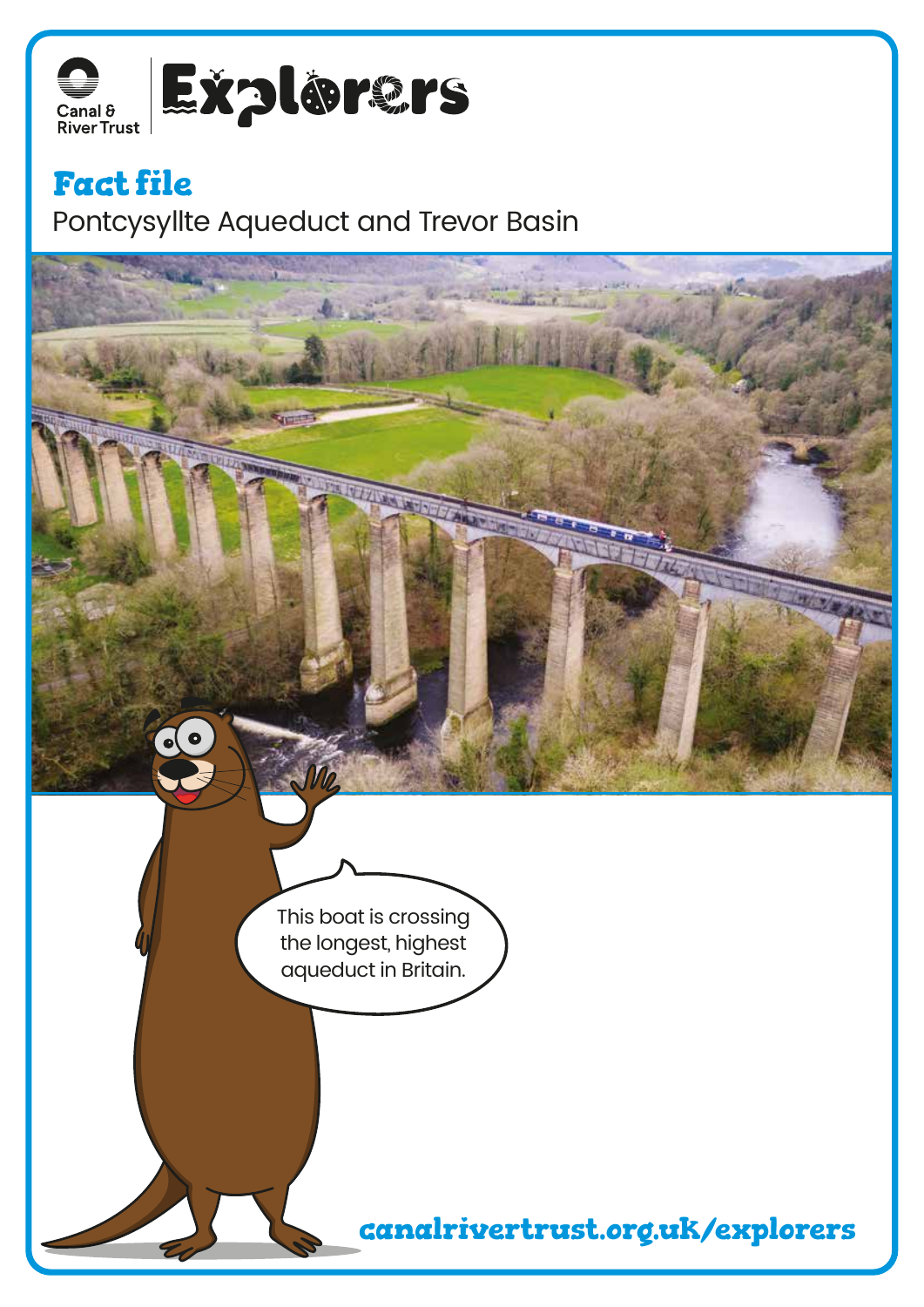## **What is an aqueduct?**

An aqueduct looks like a bridge but it carries water over a valley, road, railway or river. The first aqueducts carrying boats were built nearly 600 years ago which is pretty incredible considering the building equipment then. When aqueducts to carry canals were first built in the UK, they were built from stone and brick, and the trough which carried the canal was lined with puddling clay to make it waterproof. The stone and clay were very heavy so the aqueducts had to be built low and the piers (legs of the arches) wide. Even so many aqueducts, such as the Vrynwy Aqueduct collapsed and had to be repaired.





# **What is different about the Pontcysyllte Aqueduct?**

When the Llangollen Canal was being built, the architects and local business owners wanted it to cross the Dee Valley to reach the industries on the other side. The valley was high and the aqueduct would have to stretch over 300m. A new material was beginning to be used in building - cast iron. Using iron for the trough that carried the canal would make it much lighter and so put less strain on the stone piers holding it. It was a bold move by Thomas Telford to create the new aqueduct which would be higher and longer than any other, of this less familiar material. The construction was done using wooden scaffolding and simple cranes.

Facts

**Fascinating**

The aqueduct is over **300m** long and **39m** above the River Dee.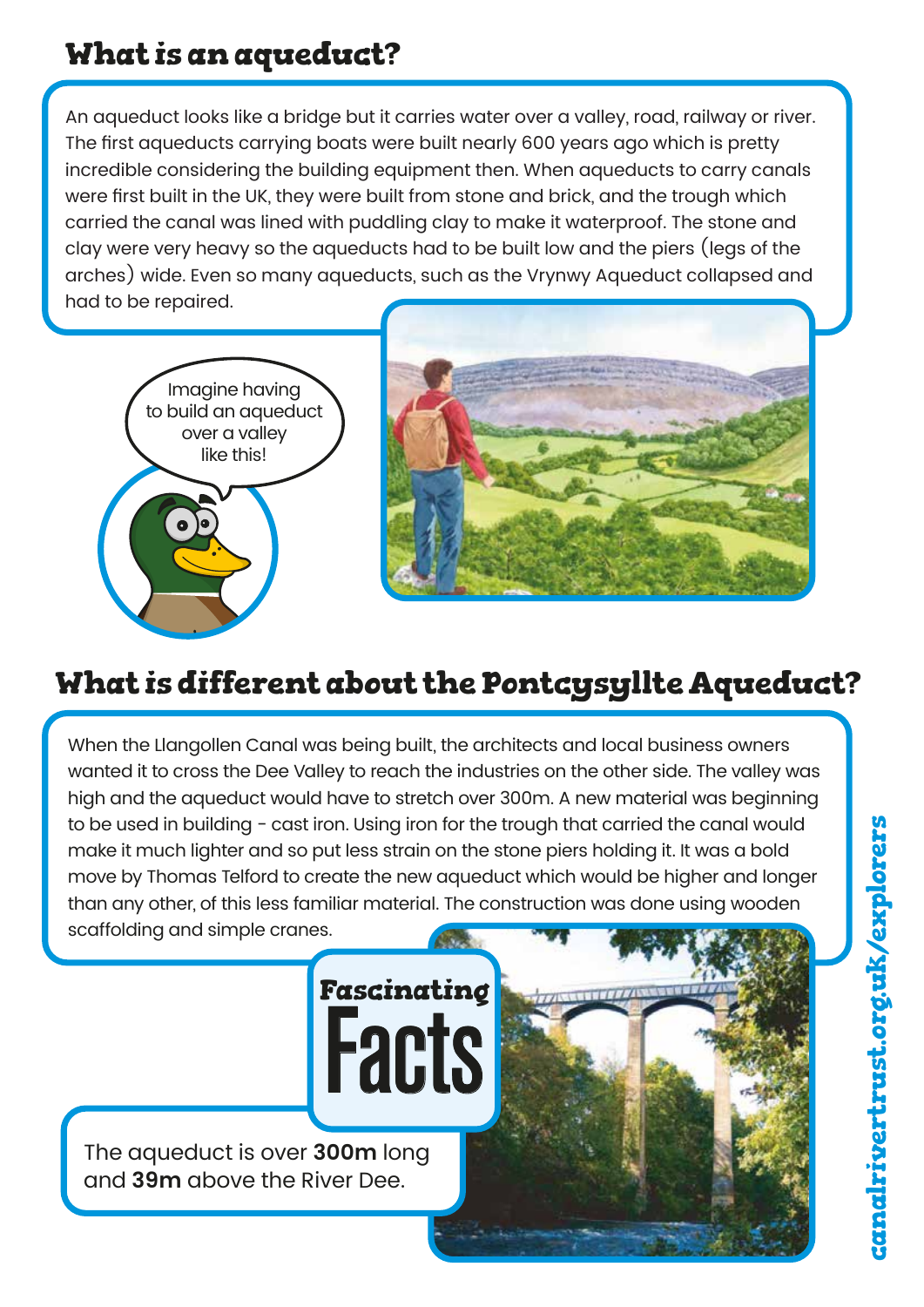## **Why is it so special?**

The Pontcysyllte Aqueduct is probably the most famous aqueduct in Britain because it is the longest and the highest. It stands at 39m high. Imagine how difficult it must have been to build without modern equipment and safety gear. It was refurbished in 2003/4 although much of it, amazingly, needed very little work. All the bolts on the aqueduct were inspected and 500 replaced. The towpath was also replaced and the iron work painted.

#### **Trevor Basin**

The businesses around the Trevor Basin flourished when the aqueduct opened in 1805. The area expanded with more industries quickly being established. You can still see the remains of the iron tracks where the horses pulled carts from the factories, iron foundaries, chemical works, brick and tile works and coal from the local mines to the wharf to be transported. Two short extensions with a central island extended the basin forming two docks.

What do you think it would have been like to work here?

**In 1855 George Burrow describes the industry here:**

...enormous sheets of flame shot high into the air ...a clanging of engines, a noise of shovels and a falling of coals truly horrible

Always remember to stay **SAFE** near water - **S**tay **A**way **F**rom the **E**dge.